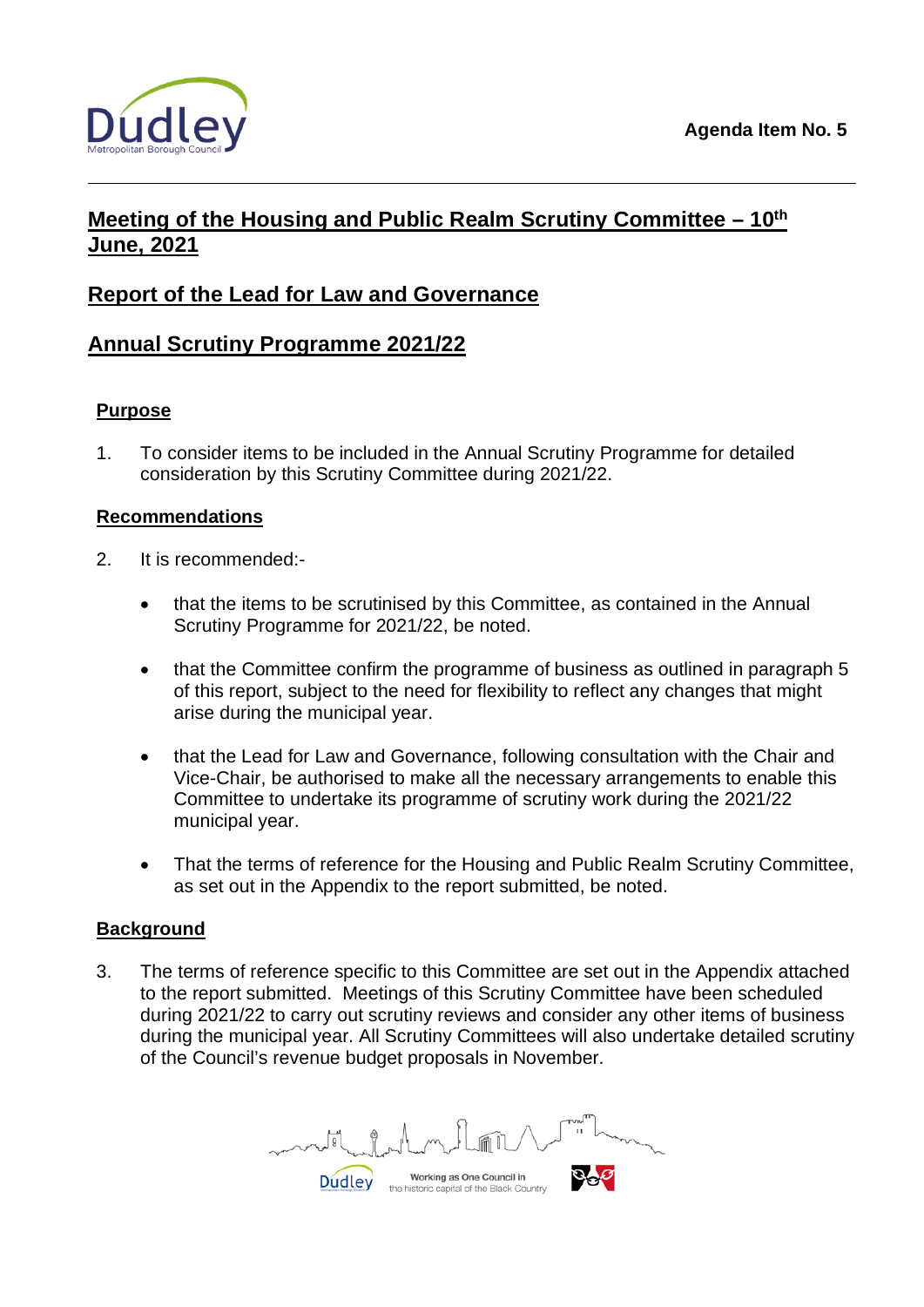- 4. The Scrutiny Chairs and Vice-Chairs met on 27<sup>th</sup> May, 2021 to give consideration to items for inclusion in the Annual Scrutiny Plan.
- 5. Following consultation, the items listed below are proposed for consideration by this Scrutiny Committee during 2021/22, at the programmed meetings:
	- Thursday  $10^{th}$  June, 2021 Annual Scrutiny Programme 2021/22
	- Housing White Paper
	- End of year update from the Safety Partnership and Community Cohesion **Group**
	- Wednesday 22<sup>nd</sup> September, 2021 Use of Glyphosate Weed Killer
	- Housing Board/Dudley Federation of Tenants and Residents Association (DFTRA) and tenant participation
	- Draft Annual Housing report
	- Thursday  $18<sup>th</sup>$  November, 2021 Medium Term Financial Strategy Review of Housing Highways Maintenance (to include information on potholes and general condition of roads
	- Thursday  $27<sup>th</sup>$  January, 2022 Safe and Sound (Dudley Community Safety Partnership
	- Wednesday 30<sup>th</sup> March, 2022 Black Country Transport Hub Collaboration Agreement Waste Strategy
- 6. The Committee is requested to consider the proposed programme of business as outlined above taking account of the need for flexibility due to changing circumstances and any issues that might arise during the municipal year.
- 7. Subject to the views of the Committee at this meeting, the Lead for Law and Governance, following consultation with the Chair and Vice-Chair, will make the necessary practical arrangements for the Committee to conduct its agreed programme of work during 2021/22.
- 8. The Committee has the discretion to establish Working Groups at the first meeting of the municipal year or during the year to meet on an 'ad hoc' basis if this becomes necessary during. Where Working Group(s) are appointed consideration also be given to composition of membership.
- 9. The Council's scrutiny arrangements are set out in Part 2, Article 6 of the Constitution (Overview and Scrutiny). The associated Scrutiny Procedure Rules are contained

Working as One Council in **Dudley** the historic capital of the Black Country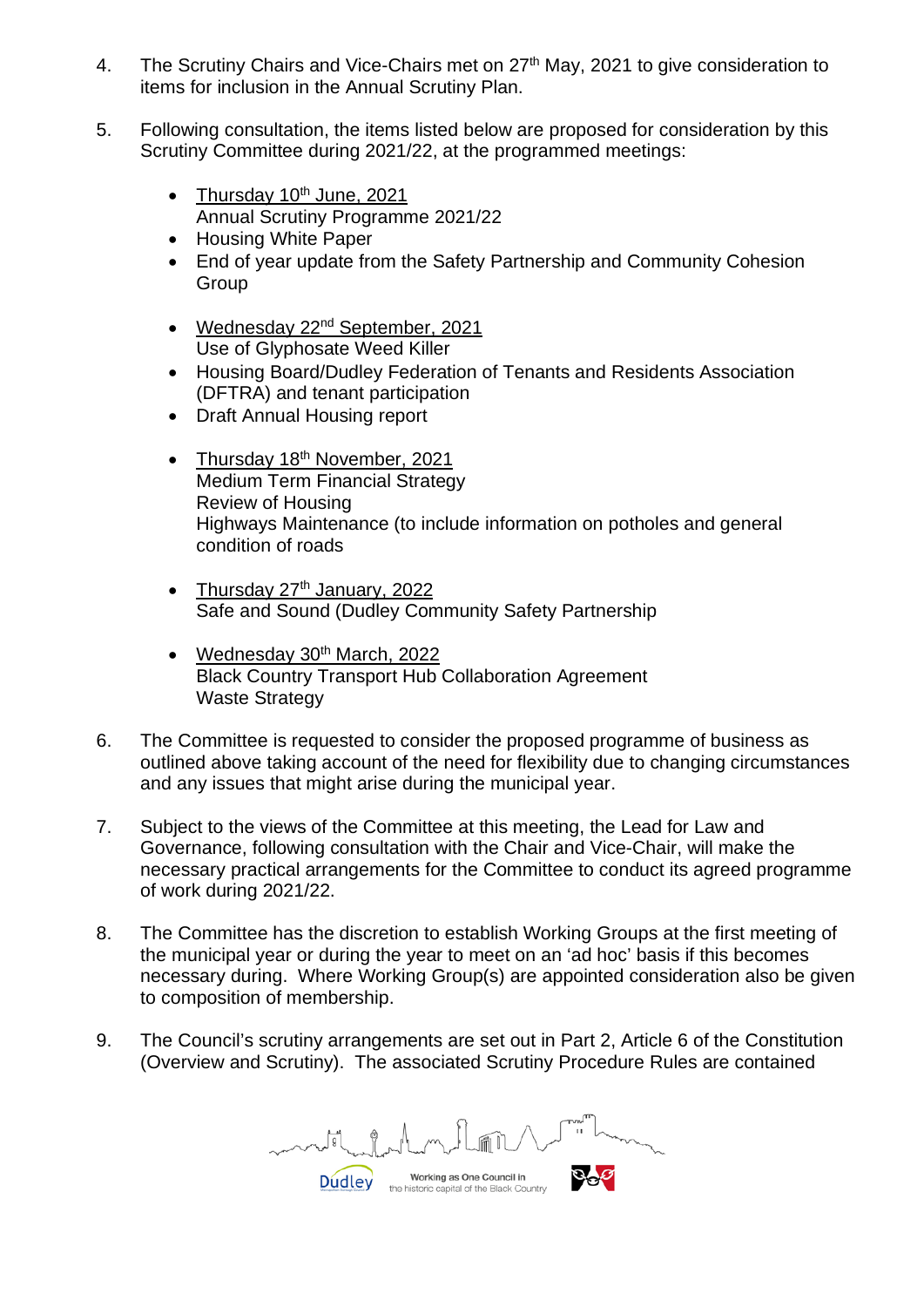within Part 4 of the Constitution which also contains the terms of reference for the Housing and Public Realm Scrutiny Committee. These terms of reference are attached as an Appendix to this report.

## **Finance**

10. The costs of operating the scrutiny arrangements will be contained within existing budgetary allocations.

## **Law**

11. Scrutiny Committees are established in accordance with the provisions of the Local Government Act 1972 and the requirements of the Council's Constitution, which was adopted under the Local Government Act 2000, subsequent legislation and associated Regulations and Guidance.

#### **Risk Management**

12. There are no risks identified arising from this report. The Council is committed to adopting best practice in its management of risk. It aims to ensure risk is maintained at an acceptable level in order to maximise opportunities and demonstrate that it has given full consideration of the implications of risk to the delivery and achievement of its outcomes, strategic aims and priorities.

### **Equality Impact**

13. Provision exists within the Council's scrutiny arrangements for overview and scrutiny to be undertaken of the Council's policies on equality and diversity.

#### **Human Resources/Organisational Development**

14. The issues referred to in this report are administered within the resources available to the Democratic Services Team with support from Directorates and other Officers as required.

#### **Commercial/Procurement**

15. This report has no impact on the Council's potential to commercially trade. Individual items included in the Annual Scrutiny Programme may have commercial implications, which will be reported at the relevant Committee meeting.

## **Council Priorities**

16. Dudley operates a One Council ethos to build an effective and dynamic organisation aligned to its three core priorities to grow the economy and create jobs; create a cleaner and greener place and support stronger and safer communities.

Working as One Council in **Dudley** the historic capital of the Black Country